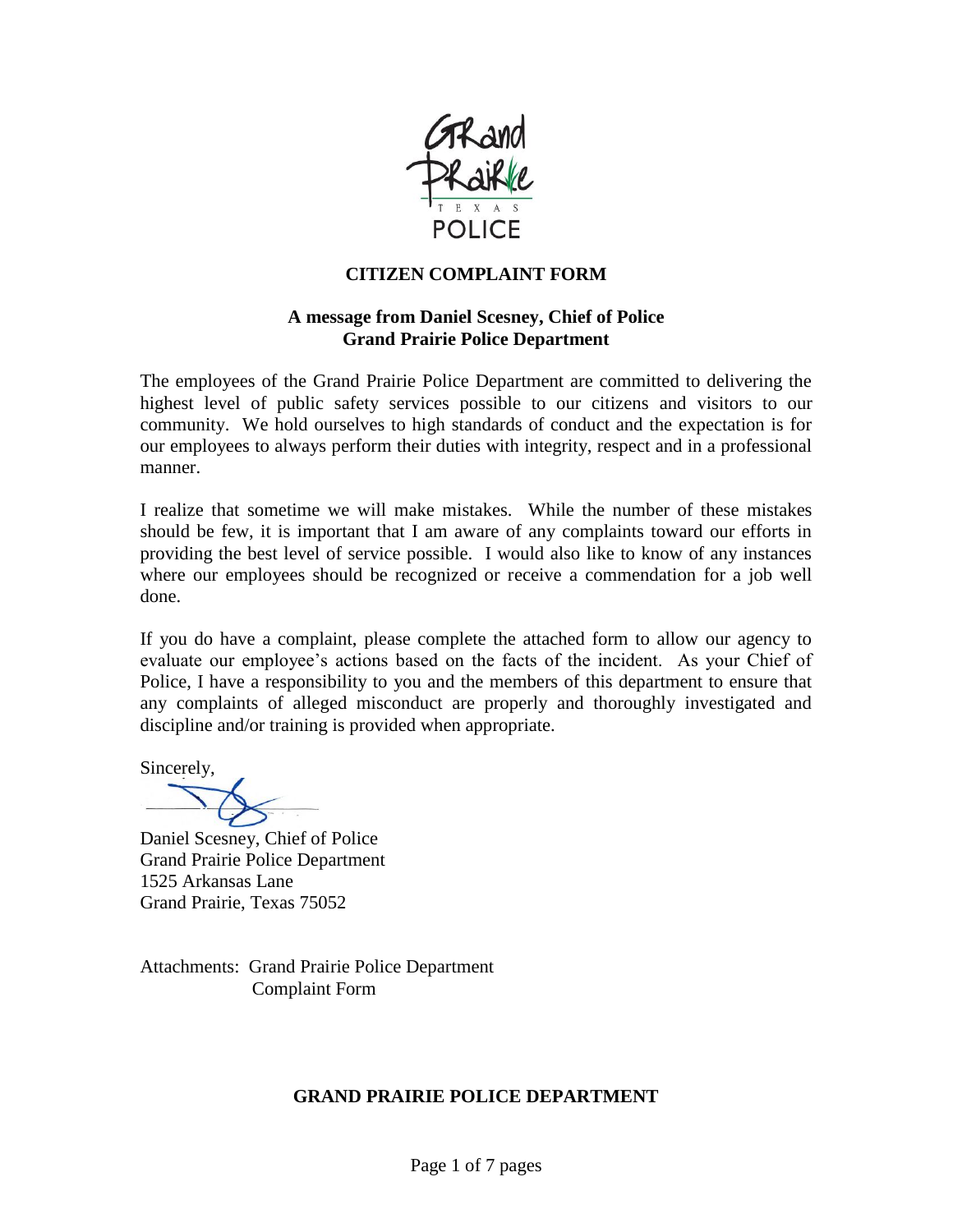#### **COMPLAINT AGAINST EMPLOYEE ADMINISTRATIVE INVESTIGATIONS STATEMENT NOTIFICATION**

This filing of a formal complaint against an employee of the Grand Prairie Police Department by you institutes an administrative investigation, which could result in disciplinary action being taken against the employee(s).

Therefore, **a person who makes a false statement under oath concerning a complaint filed** (as required by Section 614.022, Texas Government Code) a**gainst a law enforcement officer**, with intent to deceive and with knowledge of the statement's meaning, **is guilty of Aggravated Perjury** under Section 37.03 of the Texas Penal Code, if he/she has knowledge of the content of the complaint, the purpose of its filing, and the official character of the investigation conducted in connection therewith, and if the statement is material.

**I acknowledge that I have read the above notification prior to or at the conclusion of my statement**.

\_\_\_\_\_\_\_\_\_\_\_\_\_\_\_\_\_\_\_\_\_\_\_\_\_\_ COMPLAINANT

\_\_\_\_\_\_\_\_\_\_\_\_\_\_\_\_\_\_\_\_\_\_\_\_\_\_

DATE

\_\_\_\_\_\_\_\_\_\_\_\_\_\_\_\_\_\_\_\_\_\_\_\_\_\_ **WITNESS** 

Today is \_\_\_\_\_\_\_\_\_\_\_, the \_\_\_\_\_\_day of \_\_\_\_\_\_\_\_\_\_\_\_\_\_\_, 20\_\_\_.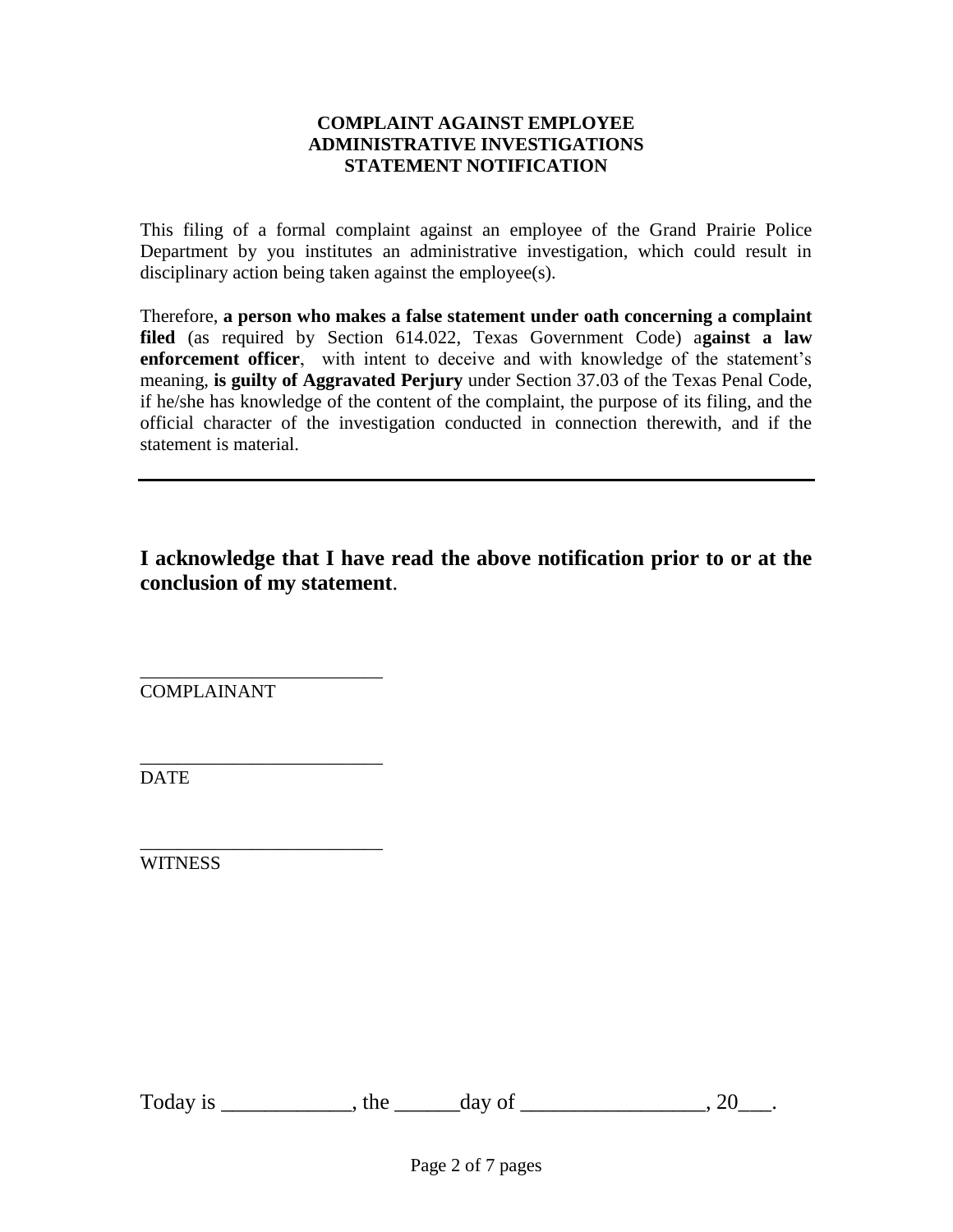I am submitted a formal complaint against the following named employee(s) of the Grand Prairie Police Department:

|      |                                                                                                                                                                                                                                                                                                                                                     |  | $1) \qquad \qquad 2) \qquad \qquad 2)$                                                              |  |
|------|-----------------------------------------------------------------------------------------------------------------------------------------------------------------------------------------------------------------------------------------------------------------------------------------------------------------------------------------------------|--|-----------------------------------------------------------------------------------------------------|--|
|      |                                                                                                                                                                                                                                                                                                                                                     |  | $\left( \begin{array}{cc} 3) \end{array} \right)$ $\left( \begin{array}{cc} 4) \end{array} \right)$ |  |
|      |                                                                                                                                                                                                                                                                                                                                                     |  | I do not know the employee(s) name. I can describe the employee as:                                 |  |
|      |                                                                                                                                                                                                                                                                                                                                                     |  | 1) ___Male ____Female ___White ___Black ___Hispanic ___Asian                                        |  |
|      | Height Weight Hair Color                                                                                                                                                                                                                                                                                                                            |  |                                                                                                     |  |
|      |                                                                                                                                                                                                                                                                                                                                                     |  | 2) ___Male ____Female ___White ___Black ___Hispanic ___Asian                                        |  |
|      | Height Weight Hair Color                                                                                                                                                                                                                                                                                                                            |  |                                                                                                     |  |
|      |                                                                                                                                                                                                                                                                                                                                                     |  |                                                                                                     |  |
|      |                                                                                                                                                                                                                                                                                                                                                     |  |                                                                                                     |  |
|      | My Driver's license number is: ________________.                                                                                                                                                                                                                                                                                                    |  |                                                                                                     |  |
|      | My Social Security number is: __________________.                                                                                                                                                                                                                                                                                                   |  |                                                                                                     |  |
|      | Telephone numbers where I may be reached are:                                                                                                                                                                                                                                                                                                       |  |                                                                                                     |  |
| Home | $\begin{picture}(150,10) \put(0,0){\line(1,0){10}} \put(15,0){\line(1,0){10}} \put(15,0){\line(1,0){10}} \put(15,0){\line(1,0){10}} \put(15,0){\line(1,0){10}} \put(15,0){\line(1,0){10}} \put(15,0){\line(1,0){10}} \put(15,0){\line(1,0){10}} \put(15,0){\line(1,0){10}} \put(15,0){\line(1,0){10}} \put(15,0){\line(1,0){10}} \put(15,0){\line($ |  |                                                                                                     |  |
| Work |                                                                                                                                                                                                                                                                                                                                                     |  |                                                                                                     |  |
| Cell |                                                                                                                                                                                                                                                                                                                                                     |  |                                                                                                     |  |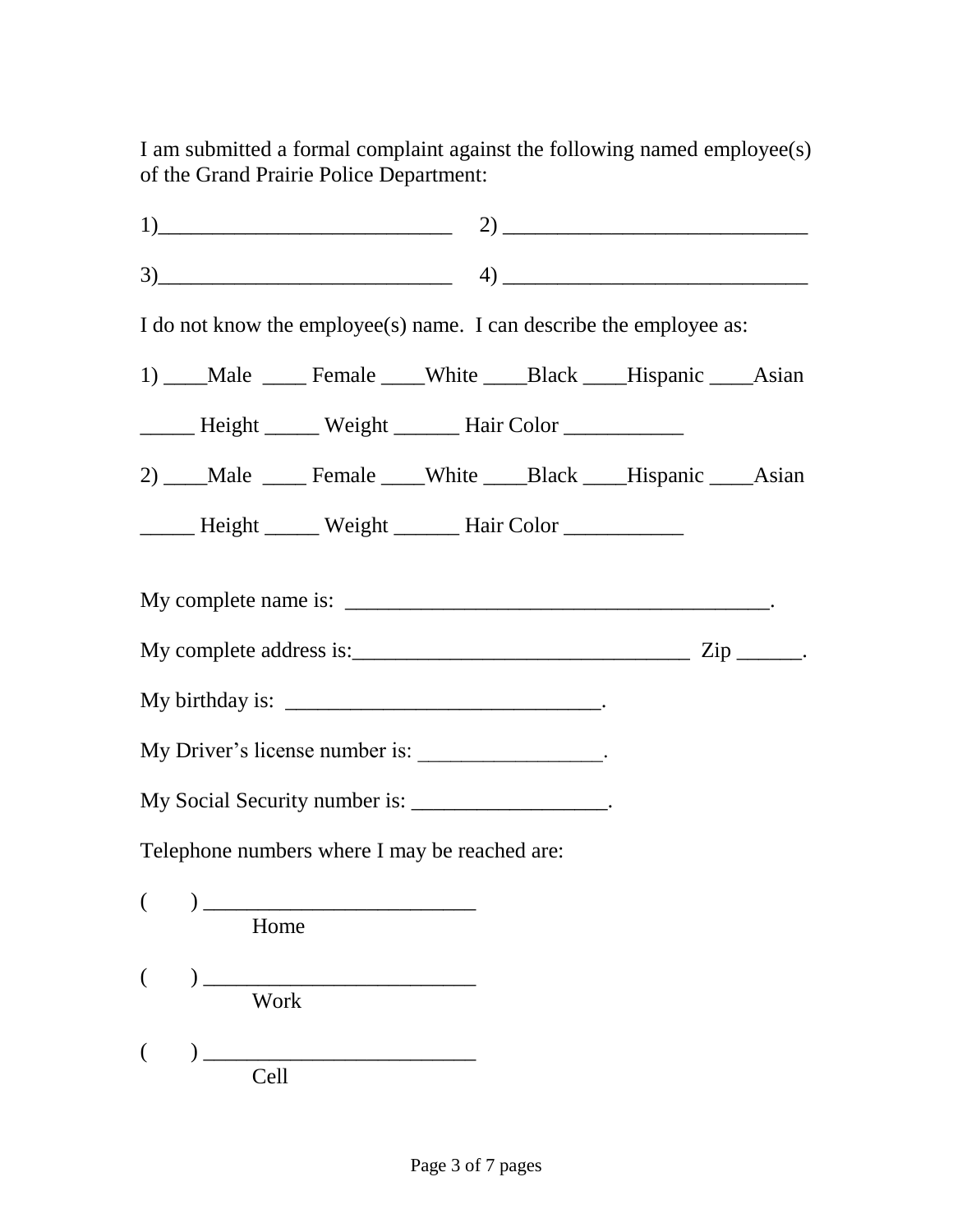**Tell your story in your own words using the narrative on the next page(s). Include as much detail as possible. Please include name(s), places, times, witnesses and descriptions. When you have completed the narrative, return the complaint form to the Police Department.**

**If there are witnesses, do not take statements from them. The Internal Affairs Sergeant will interview them. If you need additional pages, number and initial the bottom of each additional page. The complaint will need to be notarized. Notaries are available at the Police Department.**

**When you have completed preparing your complaint, you are welcome to call the Internal Affairs Sergeant (972-237-8810) to schedule an appointment to meet with him personally.** 

**If the I.A. Sergeant is on an extended absence (vacation etc.) and you wish to speak to someone immediately, ask the receptionist to call any police supervisor to meet you in the lobby. You may leave your complaint with the receptionist who will forward it to the Internal Affairs Sergeant.** 

**A complaint should be made in a timely manner after the incident so that the details are readily available to the investigating supervisor and prompt attention can be focused to correct and/or discipline an officer acting in an unacceptable manner.** 

**According to state law, the Police Department's receipt of the complaint, investigation, and beginning of discipline of the officer must be completed within 180 days after the occurrence of the act. For criminal matters, the time frame is 180 days from the discovery of the act.**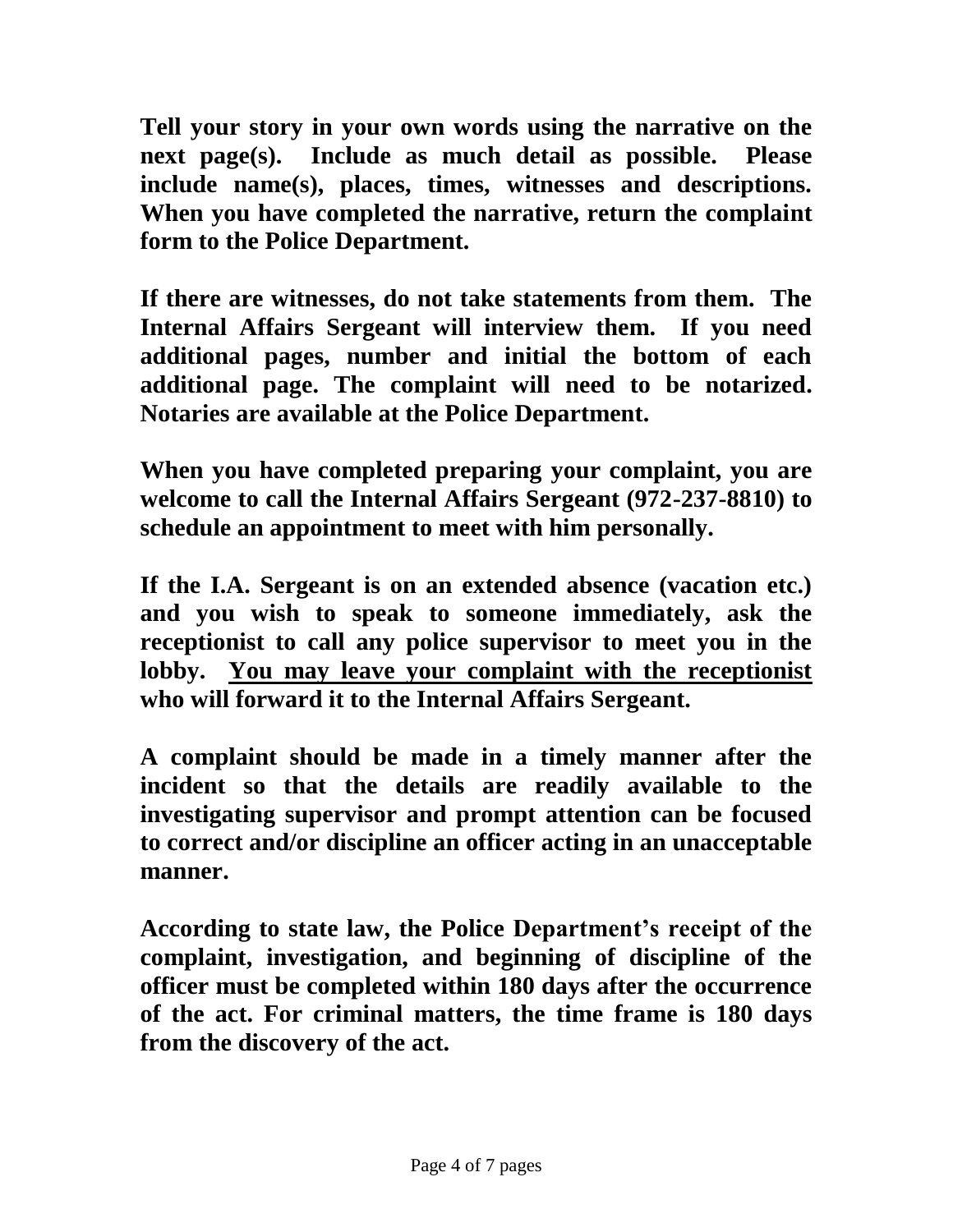# **Narrative**

| <b>Date and Time Incident Occurred</b> | $\omega$ | <b>Address Incident Occurred</b> |  |
|----------------------------------------|----------|----------------------------------|--|
|                                        |          |                                  |  |
|                                        |          |                                  |  |
|                                        |          |                                  |  |
|                                        |          |                                  |  |
|                                        |          |                                  |  |
|                                        |          |                                  |  |
|                                        |          |                                  |  |
|                                        |          |                                  |  |
|                                        |          |                                  |  |
|                                        |          |                                  |  |
|                                        |          |                                  |  |
|                                        |          |                                  |  |
|                                        |          |                                  |  |
|                                        |          |                                  |  |
|                                        |          |                                  |  |
|                                        |          |                                  |  |
|                                        |          |                                  |  |
|                                        |          |                                  |  |
|                                        |          |                                  |  |
|                                        |          |                                  |  |
|                                        |          |                                  |  |
|                                        |          |                                  |  |
|                                        |          |                                  |  |
|                                        |          |                                  |  |
|                                        |          |                                  |  |
|                                        |          |                                  |  |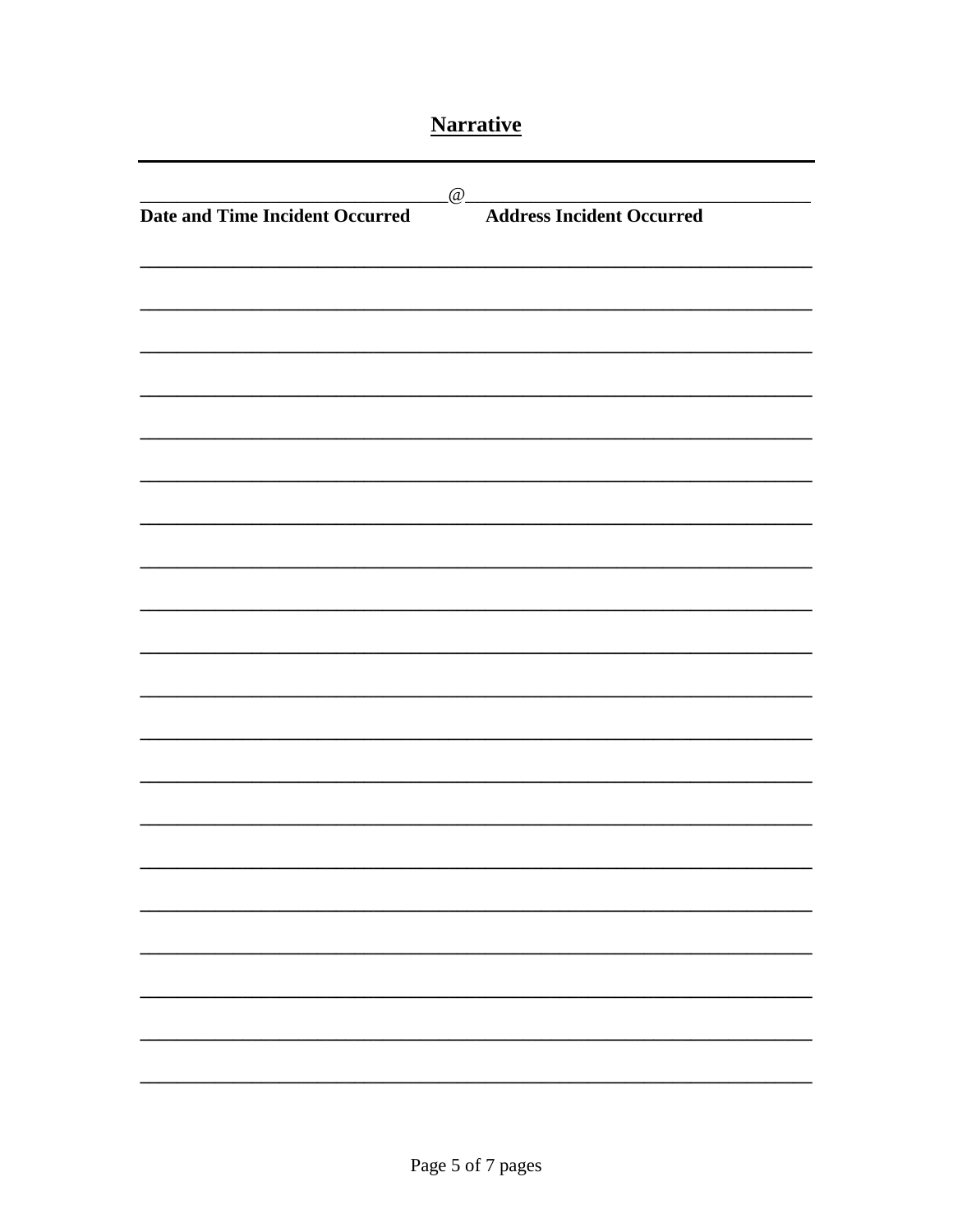## IF SPACE IS NEEDED, PLEASE ADD MORE PAGES

▃

### Page 6 of 7 pages